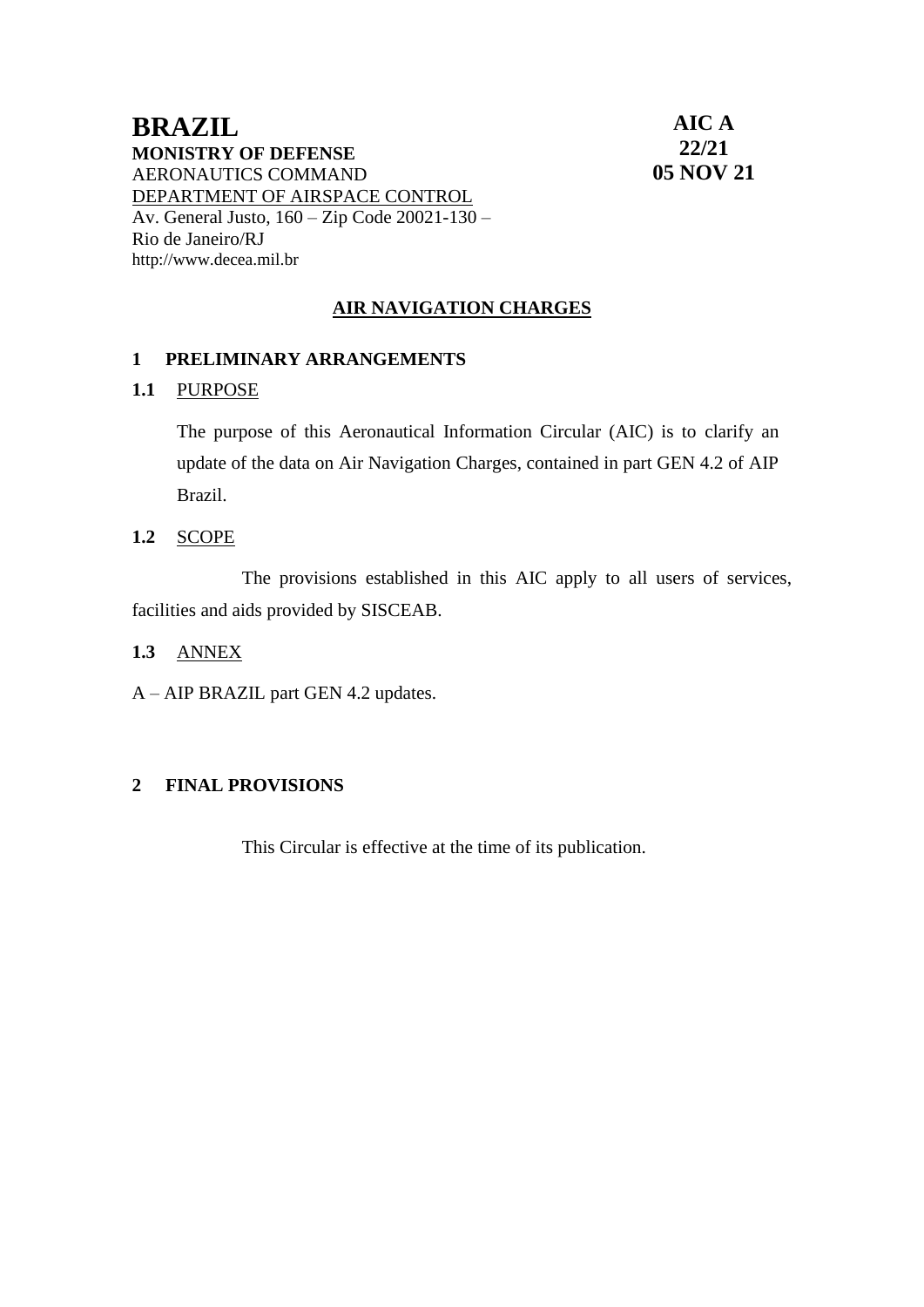## **ANNEX A**

## AIP BRAZIL PART GEN 4.2 UPDATES

#### 1. GENERAL

1.1 The use of services, facilities and aids with the purpose of supporting and providing safe air navigation, as managed by the SISCEAB and its units, are subject to the payment of Air Navigation charges.

1.2 Charges are retributions for the set of services, facilities and aids with the purpose of supporting and making air navigation safe, as provided by the SISCEAB and its units regarding the following:

a) Control of General Air Traffic (CAG), and Military Operations Area (COM);

b) Airspace Surveillance;

c) Aeronautical Telecommunications and Air Navigation Aids;

d) Air Traffic Management;

e) Aeronautical Meteorology;

f) Aeronautical Cartography;

g) Aeronautical Information;

h) Search and Rescue;

i) Flight Inspection;

j) Coordination, supervision and support to specific technical training, including regular and additional instruction, at all levels;

k) Support to flight safety activities; and

l) Supervision of manufacturing, repairing, maintenance and distribution of equipment employed in airspace control activities.

1.3 Air Navigation Charges are calculated based on the aircraft owner or operator, and are comprised by:

a) Charges for the Use of Communications and Aids to Enroute Air Navigation (TAN);

b) Charges for the Use of Communications and Radio Aids to Air Navigation at Approach Control Areas (TAT APP); and

c) Charges for the Use of Communications and Radio Aids to Air Navigation at Aerodrome Control Areas (TAT ADR).

### 2. AIR NAVIGATION CHARGES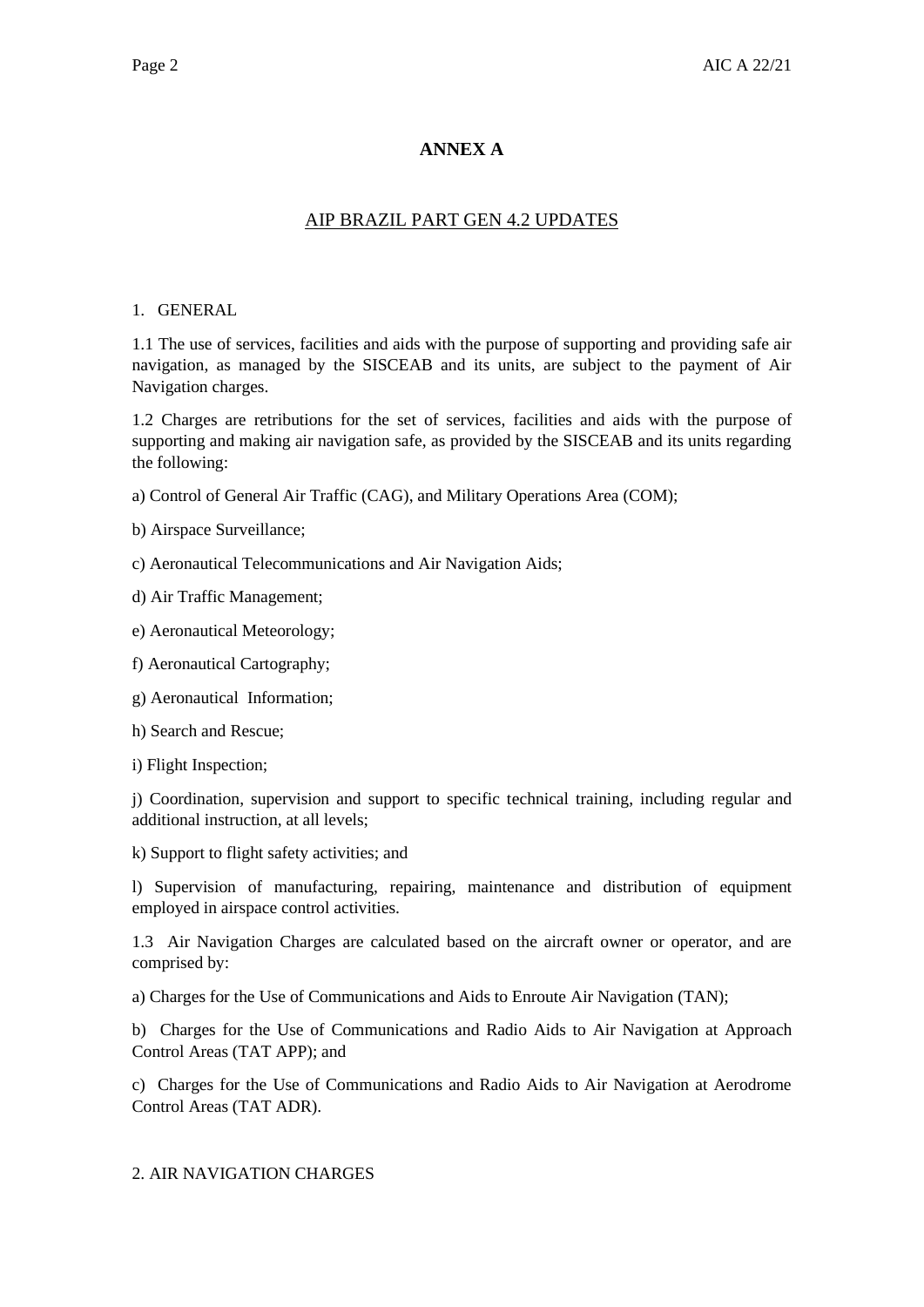2.1 The price charged from aircraft owners or operators for the use of services, facilities and aids provided en route, and remunerated by TAN, is designated PAN.

2.2 The price to be charged from aircraft owners or operators, per operation, for the use of services, facilities and aids made available to approach control, and remunerated by TAT APP, is designated PAT APP.

2.3 The price charged from aircraft owners or operators for the use of services, facilities and aids provided for approach control and/or Aerodrome Flight Information Services (AFIS), and remunerated by TAN ADR, is designated PAT ADR.

2.3.1 PAN values, to be charged from aircraft owners or operators belonging to air transportation companies registered for activities from Group I, shall be charged based on the nature of the flight (domestic or international), on the Weight Factor (Fp) of the aircraft, on the distances travelled in each overflown flight information region (FIR) and on the respective TAN fee, according to the price lists published by the Air Force Command.

2.3.1 PAT APP values, to be charged from aircraft owners or operators belonging to air transportation companies registered for activities from Group I, shall be charged based on the nature of the flight (domestic or international), on the Weight Factor (Fp) of the aircraft, on the aerodrome class, and on the respective TAT APP fee, according to the price lists published by the Air Force Command.

2.6 PAT ADR values, to be charged from aircraft owners or operators belonging to air transportation companies registered for activities from Group I, shall be charged based on the nature of the flight (domestic or international), on the Weight Factor (Fp) of the aircraft, on the aerodrome class and on the corresponding TAT ADR fee, according to the price lists published by the Air Force Command.

2.7 PAN, PAT APP and PAT ADR values, to be charged from aircraft owners or operators of the General Aviation registered for activities from Group II, shall be charged per Single Price, per overflown segment and operation.

2.8 Single Price values for PAN and PAT (APP and ADR) for General Aviation aircraft are contained in price lists published by the Air Force Command, and established according to:

a) PMD range and nature of the flight (domestic or international), for PAN;

b) PMD range, aerodrome class and nature of the flight (domestic or international), for PAT APP; and

c) PMD range, aerodrome class and nature of the flight (domestic or international), for PAT ADR.

2.9 The Weight Factor (Fp) of the aircraft to be applied for purposes of calculating PAN, PAT APP and PAT ADR prices regarding operation of aircraft belonging to air transportation companies registered for activities from Group I is calculated based on aircraft PMD, expressed in square tons, according to the following formula:

$$
\mathbf{Fp} = \sqrt{\frac{PMD}{50}}
$$

Where:

 $Fp = Weight Factor of the aircraft;$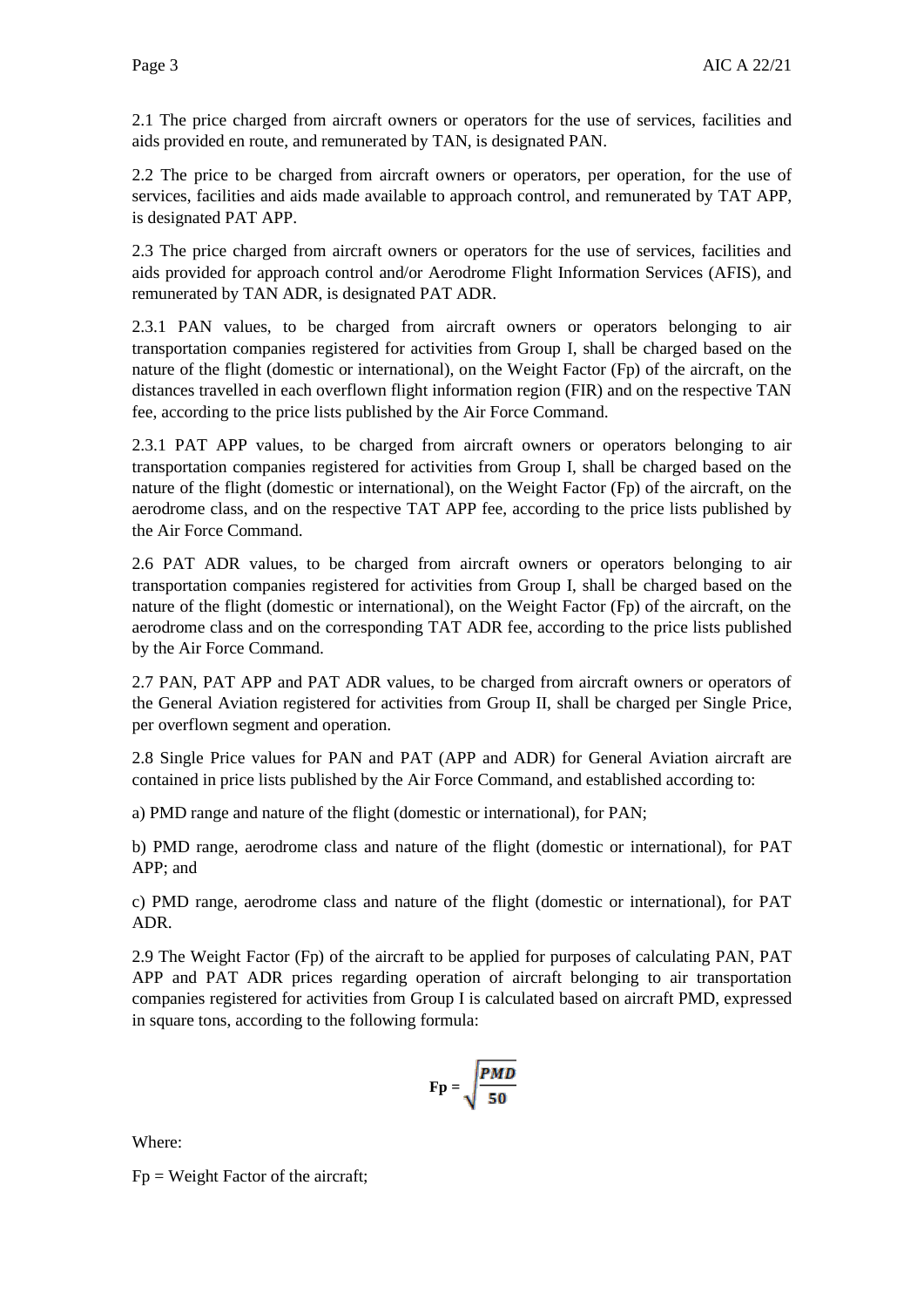PMD = Maximum total weight set forth in metric tons;

2.10 The Maximum Take-off Weight (PMD), for airline aircraft registered for activities from Group I, shall be the standard average PMD calculated by means of weighed average of each company's fleet, per type of aircraft.

2.11 PMD of aircraft registered for activities from Group II shall be as indicated in the Airworthiness Certificate of the aircraft, or, otherwise, as indicated in the aircraft Flight Manual.

2.12 The PMD range to be considered for purposes of charging Single Prices for PAN, PAT APP and PAT ADR, regarding operation of General Aviation aircraft registered for activities from Group II shall be the one indicated in the price lists published by the Air Force Command.

### 3. CHARGES FOR THE USE OF AIDS TO ENROUTE AIR NAVIGATION (TAN)

3.1 Charge for the Use of Communications and Aids to Enroute Air Navigation (TAN) is the unit price that remunerates costs due to the use of services, facilities and aids listed in this publication, provided to aircraft of weight factor equal to 1, within a 1-km range.

3.2 TAN shall be established according to the nature of the flight (domestic or international), with specific prices for each Flight Information Region (FIR), depending on services, facilities and aids available in the respective FIR.

3.3 Prices to be charged from aircraft owners or operators for the use of services, facilities and aids provided en route and remunerated by TAN shall be designated PAN and will be calculated according to the formula set forth in this section.

3.3.1 From aircraft belonging to air transportation companies registered for activities from GROUP I: according to the product of the Weight Factor (Fp) of the aircraft, given by the sum of the products of distances travelled in each overflown flight information region (FIR) and the respective domestic or international fees, i.e.:

$$
PAN = Fp \sum D_i T_i
$$

Where:

PAN = Price to be charged;

 $Fp = Weight Factor of the aircraft;$ 

 $i = Indication of Flight Information Region(s) overflown; and$ 

 $D_i$  = Distance, set forth in Kilometers, measured at the Flight Information Region (FIR) "i" between:

- departure and arrival aerodrome in the same flight information region (FIR);

- departure aerodrome and exit point in the same flight information region (FIR);

- entry point and arrival aerodrome in the same flight information region (FIR); and

- entry and exit points in the same flight information region (FIR).

 $T_i$  = Domestic or international fee corresponding to flight information region (FIR) "i";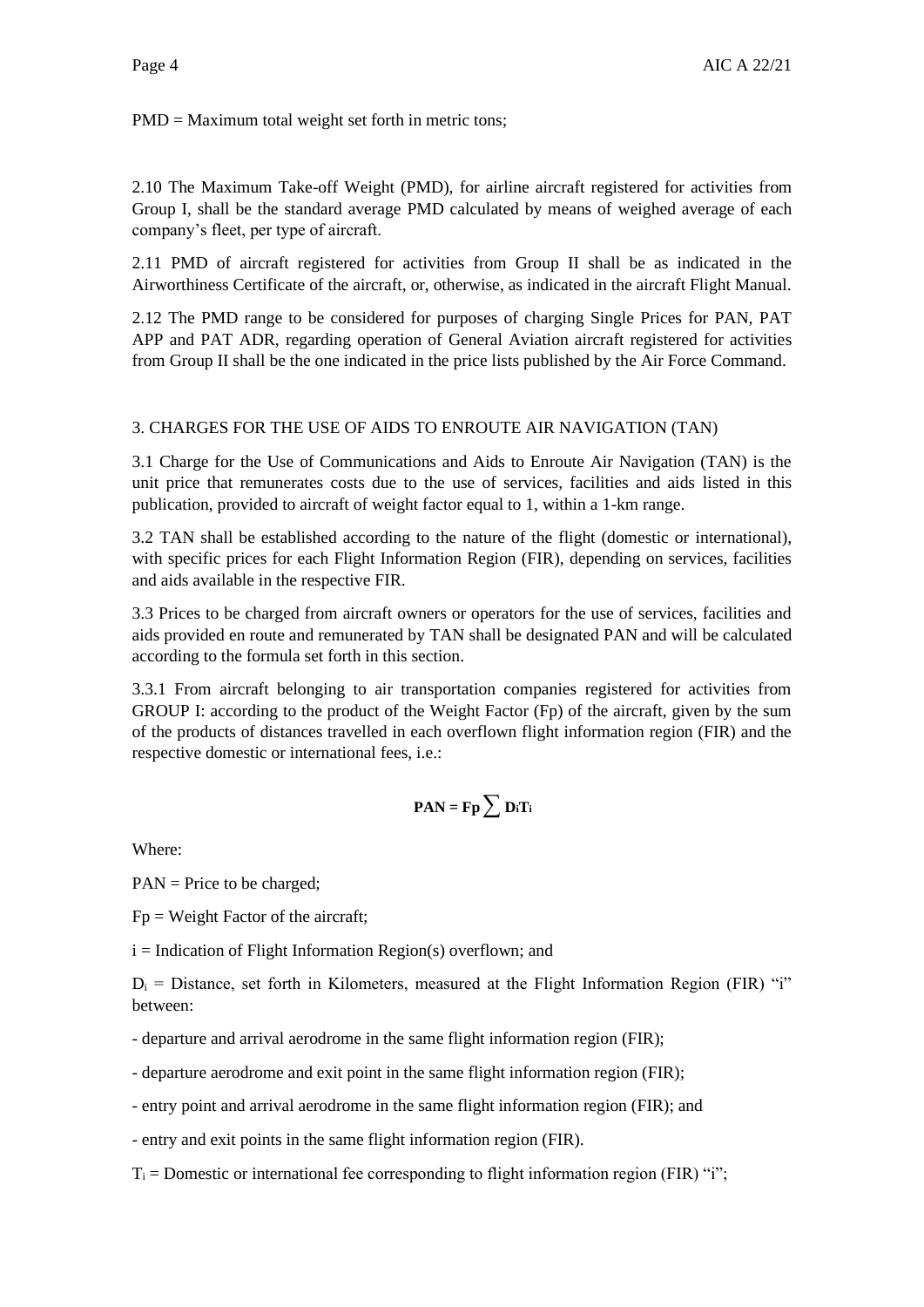3.3.1.1 In order to calculate PAN, orthodromic distances of the shortest path between two points, i.e. in straight line, shall be considered, based on the geographic coordinates of the runway centerline at the aerodrome where the flight was originated, and the geographic coordinates at the destination aerodrome, the respective distance for the overflown FIR, including Atlantico FIR.

3.3.1.2 For the overflight operations whose distance calculation results is zero, due to the mentioned methodology, the actual distance used between the entry and exit fixed points in each FIR shall be considered;

3.3.1.3. The PAN distance referred in the previous item 2.6 shall be calculated according to an application adopted by DECEA, subtracting from the calculated distances, for each flight, 20 (twenty) kilometers in the FIR in which the landing airport is located, a single time, regarding PAT (APP and ADR) for landing and take-off; and

3.In overflight operations without landing, the distance of 20 (twenty) kilometers shall not be subtracted.

3.3.2 From General Aviation aircraft registered for activities from GROUP II, in the form of SINGLE PRICE, according to the price lists published by the Air Force Command, depending on the PMD range and nature of the flight (domestic or international).

3.4 Overflying the Brazilian airspace, without landing in the national territory, shall result in payment of PAN, based on the fee for international flights.

3.5 PAN shall not be charged:

a) when the origin, landing and destination aerodromes are the same;

b) when the origin and landing aerodromes are the same; and

c) exceptionally, aircraft with foreign marks of nationality and registration are not comprised by activities regarding Group I, when they overfly the Brazilian airspace without landing in the domestic territory. This exceptionality is related to the unavailability of aircraft owners or operators' registration data for means of effective charges by DECEA.

### 4 CHARGES FOR THE USE OF COMMUNICATIONS AND RADIO AIDS TO AIR NAVIGATION AT APPROACH CONTROL AREAS (TAT APP)

4.1.4 The Charges for the Use of Communications and Radio Aids to Air Navigation at Approach Control Areas (TAT APP) is the unit price that remunerates for the use of services, facilities and aids, as listed in this Publication, and provided by an aircraft with weight factor equal to 1, in its landing or climb operation within an air traffic terminal area, of a classified aerodrome.

4.2 TAT APP is set forth according to the nature of the flights (domestic or international) and according to the aerodrome class defined by DECEA, based on services, facilities and aids for available approach and climb procedures.

4.3 The price to be charged from aircraft owners or operators, per operation, for the use of services, facilities and aids made available for approach control, and remunerated by TAT APP, is designated PAT APP and shall be calculated according to the formula set forth in this section.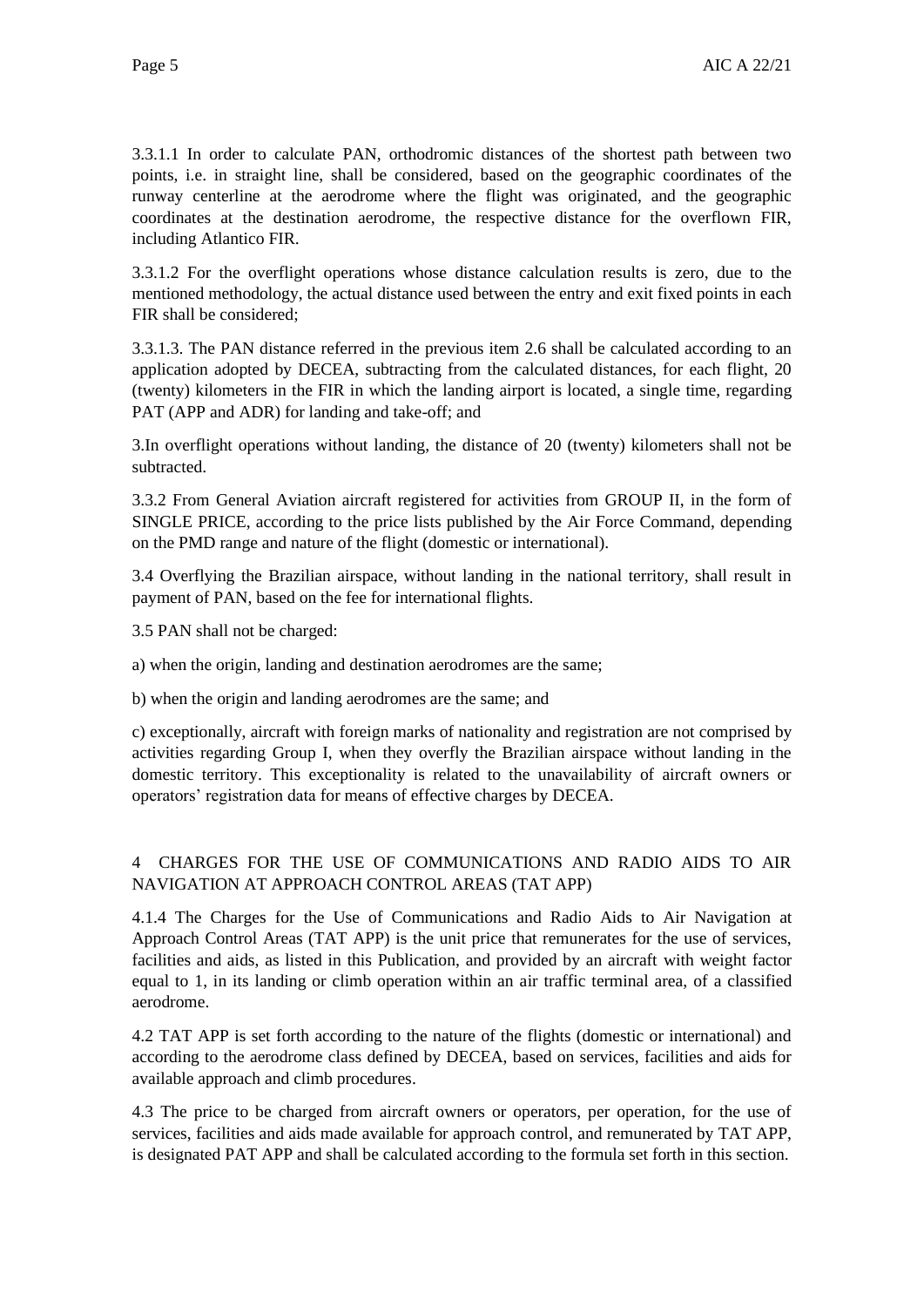4.3.1 From aircraft belonging to air transportation companies registered for activities from Group I: according to the product of the Weight Factor (Fp) of the aircraft set forth by the fee, considering the aerodrome class and the nature of the flight (domestic or international), i.e.:

#### **PAT APP** =  $\mathbf{Fp} \times \mathbf{T_t}$

Where:

PAT APP = Price to be charged;

 $Fp = Weight Factor of the aircraft; and$ 

 $T<sub>t</sub>$  = Value of the TAT APP, domestic or international, set forth considering the aerodrome class.

4.3.2. From General Aviation aircraft registered for activities from GROUP II: as a UNIT PRICE, according to the price lists published by the Air Force Command, according to the PMD range of the aircraft, aerodrome class and nature of the flight (domestic or internacional).

4.4 PAT APP shall only be charged for flights destined to aerodromes classified by DECEA.

### 5 CHARGES FOR THE USE OF COMMUNICATIONS AND RADIO AIDS TO AIR NAVIGATION AT AERODROME CONTROL AREAS (TAT ADR)

5.1 The Charge for the Use of Communications and Radio Aids to Air Navigation at Aerodrome Control Areas (TAT ADR) is the unit value that remunerates for the costs of services, facilities and aids as listed in this publication, provided to an aircraft with weight factor equal to 1, in support to its landing and take-off operations in areas within the jurisdiction of classified aerodromes.

5.2 TAT ADR shall be set forth according to the nature of the flight (domestic or international), and according to the aerodrome class as designated by DECEA, based on services, facilities and aids to landing and take-off operations available at those aerodromes.

5.3 The price to be charged from aircraft owners or operators, per operation, for the use of services, facilities and aids made available at classified aerodromes, and remunerated by TAT ADR, is designated PAT ADR and shall be calculated according to the formula set forth in this section.

5.3.1 From aircraft belonging to air transportation companies registered for activities from Group I: according to the Weight Factor (Fp) of the aircraft set forth by the fee, considering the aerodrome class and the nature of the flight (domestic or international), i.e.:

#### **PAT ADR = Fp**  $\mathbf{x}$ **T**<sub>t</sub>

Where:

PAT ADR = Price to be charged;

 $Fp = Weight Factor of the aircraft; and$ 

 $T<sub>t</sub>$  = Value for TAT ADR, domestic or international, set forth considering the aerodrome class.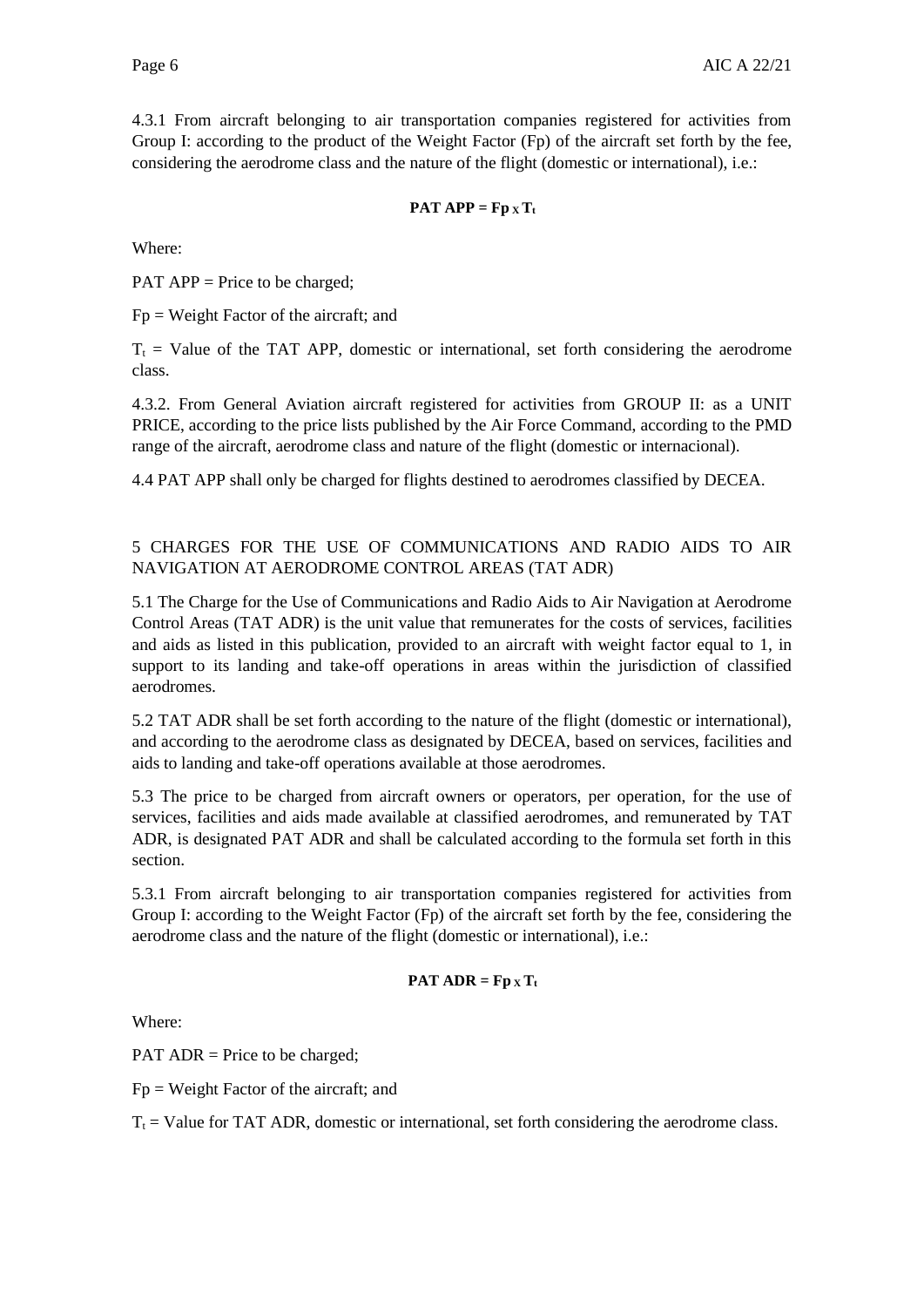5.3.2 From General Aviation aircraft registered for activities from GROUP II: as SINGLE PRICE, according to the price lists published by the Air Force Command, according to the aircraft PMD range, the aerodrome class and the nature of the flight (domestic or international).

5.4 PAT ADR shall only be collected from flights destined to aerodromes classified by DECEA.

#### 6 AIRPORT CLASSIFICATION

6.1 According to the criteria for the quality of provided services, facilities and aids, as observed in this publication, aerodromes shall be classified as follows, for the specific purposes of collecting TAT APP and TAT ADR charges:

a) CLASS A, regarding aerodromes in which approach control services, aerodrome control services and the following facilities and/or aids are provided: RADAR, ILS/ALS, VOR/DME, NDB, PAPI or VASIS;

b) CLASS B, regarding aerodromes in which approach control services, aerodrome control services and the following facilities and/or aids are provided: ILS/ALS or RADAR, VOR/DME, NDB, PAPI or VASIS;

c) CLASS C, regarding aerodromes in which approach control services, aerodrome control services and the following facilities and/or aids are provided: VOR/DME or RADAR, NDB, PAPI or VASIS;

d) CLASS D, regarding aerodromes in which approach control services or aerodrome control services and IFR approach procedures are provided;

e) CLASS E, regarding aerodromes in which Aerodrome Flight Information Services (AFIS) and IFR approach procedures are provided; and

f) CLASS F, regarding aerodromes in which Aerodrome Control Services or Aerodrome Flight Information Services (AFIS) are provided.

6.2 Domestic public aerodromes, for purposes of collecting Charges for the Use of Communications and Radio Aids to Air Navigation at Approach Control Areas (TAT APP) and Charges for the Use of Communications and Radio Aids to Air Navigation at Aerodrome Control Areas (TAT ADR), are classified according to enactments to be issued by DECEA.

| <b>I - CLASS A</b>         |             |                                                                             |  |
|----------------------------|-------------|-----------------------------------------------------------------------------|--|
| <b>Location</b>            | Acronym     | <b>Aerodrome Name</b>                                                       |  |
| BELÉM (PA)                 | <b>SBBE</b> | AEROPORTO INTERNACIONAL DE BELÉM / VAL-DE-<br>CANS / JÚLIO CÉZAR RIBEIRO    |  |
| <b>BELO HORIZONTE (MG)</b> | <b>SBCF</b> | AEROPORTO INTERNACIONAL TANCREDO NEVES /<br><b>BELO HORIZONTE / CONFINS</b> |  |
| <b>BRASÍLIA</b> (DF)       | <b>SBBR</b> | AEROPORTO INTERNACIONAL PRESIDENTE<br><b>JUSCELINO KUBITSCHEK</b>           |  |
| <b>CAMPINAS (SP)</b>       | <b>SBKP</b> | AEROPORTO INTERNACIONAL DE VIRACOPOS                                        |  |
| <b>CURITIBA (PR)</b>       | <b>SBCT</b> | AEROPORTO INTERNACIONAL AFONSO PENA                                         |  |
| FLORIANÓPOLIS (SC)         | <b>SBFL</b> | AEROPORTO INTERNACIONAL HERCÍLIO LUZ                                        |  |
| <b>GUARULHOS (SP)</b>      | <b>SBGR</b> | AEROPORTO INTERNACIONAL GOVERNADOR<br>ANDRÉ FRANCO MONTORO                  |  |
| <b>MANAUS</b> (AM)         | <b>SBEG</b> | AEROPORTO INTERNACIONAL EDUARDO GOMES                                       |  |

**Chart 1 – Classified Domestic Public Aerodromes**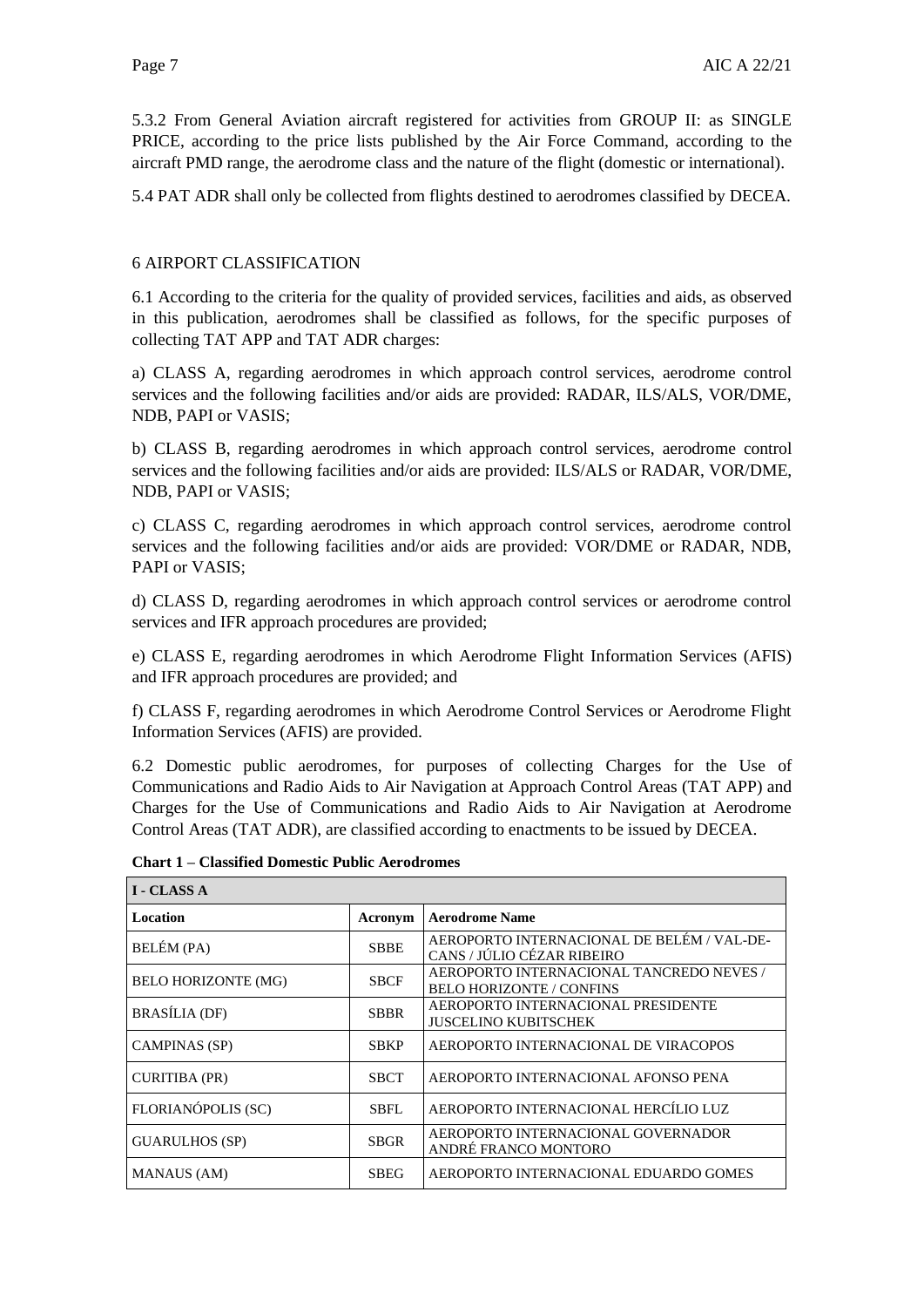| NATAL (RN)          | <b>SBNT</b> | AEROPORTO AUGUSTO SEVERO                                                     |
|---------------------|-------------|------------------------------------------------------------------------------|
| PORTO ALEGRE (RS)   | <b>SBPA</b> | AEROPORTO INTERNACIONAL SALGADO FILHO                                        |
| RIO DE JANEIRO (RJ) | <b>SBGL</b> | AEROPORTO INTERNACIONAL DO RIO DE JANEIRO /<br>GALEÃO / ANTÔNIO CARLOS JOBIM |
| SANTA MARIA (RS)    | <b>SBSM</b> | AEROPORTO DE SANTA MARIA                                                     |
| SÃO PAULO (SP)      | <b>SBSP</b> | AEROPORTO DE CONGONHAS                                                       |

| <b>II - CLASS B</b>        |             |                                                                   |
|----------------------------|-------------|-------------------------------------------------------------------|
| Location                   | Acronym     | <b>Aerodrome Name</b>                                             |
| <b>BELO HORIZONTE (MG)</b> | SBBH        | AEROPORTO DA PAMPULHA / CARLOS DRUMMOND<br>DE ANDRADE             |
| <b>BOA VISTA (RR)</b>      | SBBV        | AEROPORTO INTERNACIONAL DE BOA VISTA /<br>ATLAS BRASIL CANTANHEDE |
| CAMPO GRANDE (MS)          | SBCG        | AEROPORTO INTERNACIONAL DE CAMPO GRANDE                           |
| CUIABÁ (MT)                | SBCY        | AEROPORTO MARECHAL RONDON                                         |
| <b>CURITIBA (PR)</b>       | <b>SBBI</b> | AEROPORTO DE BACACHERI                                            |
| <b>FORTALEZA (CE)</b>      | SBFZ        | AEROPORTO INTERNACIONAL PINTO MARTINS                             |
| FOZ DO IGUAÇU (PR)         | SBFI        | AEROPORTO INTERNACIONAL DE FOZ DO IGUAÇU /<br><b>CATARATAS</b>    |
| GOIÂNIA (GO)               | <b>SBGO</b> | AEROPORTO DE SANTA GENOVEVA                                       |
| <b>JOINVILLE (SC)</b>      | <b>SBJV</b> | AEROPORTO LAURO CARNEIRO DE LOYOLA                                |
| MACAÉ (RJ)                 | SBME        | AEROPORTO DE MACAÉ                                                |
| MACEIÓ (AL)                | <b>SBMO</b> | AEROPORTO ZUMBI DOS PALMARES                                      |
| PORTO VELHO (RO)           | <b>SBPV</b> | AEROPORTO GOVERNADOR JORGE TEIXEIRA DE<br><b>OLIVEIRA</b>         |
| <b>RECIFE (PE)</b>         | <b>SBRF</b> | AEROPORTO DE GUARARAPES / GILBERTO FREYRE                         |
| RIBEIRÃO PRETO (SP)        | <b>SBRP</b> | <b>AEROPORTO LEITE LOPES</b>                                      |
| RIO BRANCO (AC)            | <b>SBRB</b> | AEROPORTO PLÁCIDO DE CASTRO                                       |
| RIO DE JANEIRO (RJ)        | <b>SBRJ</b> | AEROPORTO SANTOS DUMONT                                           |
| SALVADOR (BA)              | <b>SBSV</b> | AEROPORTO DEPUTADO LUÍS EDUARDO<br>MAGALHÃES                      |
| SANTARÉM (PA)              | <b>SBSN</b> | AEROPORTO INTERNACIONAL MAESTRO WILSON<br><b>FONSECA</b>          |
| SÃO JOSÉ DOS CAMPOS (SP)   | <b>SBSJ</b> | AEROPORTO PROFESSOR URBANO ERNESTO<br><b>STUMPF</b>               |
| SÃO LUÍS (MA)              | SBSL        | AEROPORTO INTERNACIONAL MARECHAL CUNHA<br>MACHADO                 |
| UBERLÂNDIA (MG)            | <b>SBUL</b> | AEROPORTO TEN CEL AV CÉSAR BOMBONATO                              |
| VITÓRIA (ES)               | SBVT        | AEROPORTO EURICO DE AGUIAR SALLES                                 |
|                            |             |                                                                   |
| III - CLASS C              |             |                                                                   |
| Location                   | Acronym     | <b>Aerodrome Name</b>                                             |

BELEM SBJC AEROPORTO BRIGADEIRO PROTÁSIO DE OLIVEIRA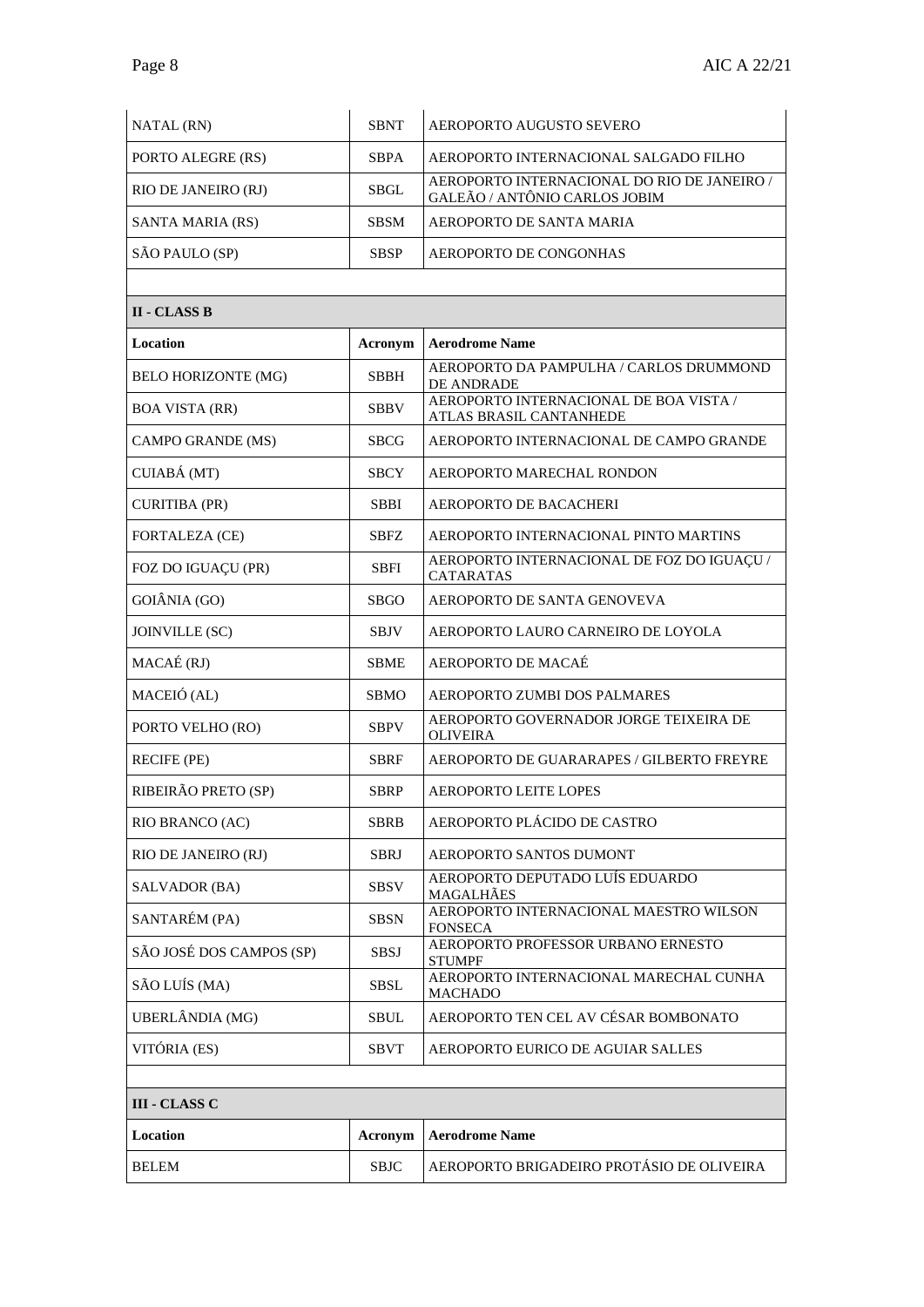| JOÃO PESSOA (PB)              | <b>SBJP</b> | AEROPORTO PRESIDENTE CASTRO PINTO                         |  |
|-------------------------------|-------------|-----------------------------------------------------------|--|
| JUNDIAÍ (SP)                  | <b>SBJD</b> | AEROPORTO COMANDANTE ROLIM ADOLFO AMARO                   |  |
| LONDRINA (PR)                 | <b>SBLO</b> | AEROPORTO GOVERNADOR JOSÉ RICHA                           |  |
| MACAPÁ (AP)                   | <b>SBMQ</b> | AEROPORTO INTERNACIONAL DE MACAPÁ /<br>ALBERTO ALCOLUMBRE |  |
| <b>NAVEGANTES (SC)</b>        | <b>SBNF</b> | AEROPORTO MINISTRO VICTOR KONDER                          |  |
| PALMAS (TO)                   | <b>SBPJ</b> | AEROPORTO BRIGADEIRO LYSIAS RODRIGUES                     |  |
| PRESIDENTE PRUDENTE (SP)      | <b>SBDN</b> | AEROPORTO DE PRESIDENTE PRUDENTE                          |  |
| RIO DE JANEIRO (RJ)           | SBJR        | AEROPORTO DE JACAREPAGUA / ROBERTO<br><b>MARINHO</b>      |  |
| SÃO PAULO (SP)                | <b>SBMT</b> | AEROPORTO DE CAMPO DE MARTE                               |  |
| TERESINA (PI)                 | <b>SBTE</b> | AEROPORTO SENADOR PETRÔNIO PORTELLA                       |  |
|                               |             |                                                           |  |
| <b>IV - CLASS D</b>           |             |                                                           |  |
| Location                      | Acronym     | <b>Aerodrome Name</b>                                     |  |
| ARACAJU (SE)                  | <b>SBAR</b> | AEROPORTO DE ARACAJU / SANTA MARIA                        |  |
| ARARAQUARA (SP)               | <b>SBAQ</b> | AEROPORTO BARTOLOMEU DE GUSMÃO                            |  |
| ARAXÁ (MG)                    | <b>SBAX</b> | AEROPORTO ROMEU ZEMA                                      |  |
| <b>BAURU</b> (SP)             | <b>SBBU</b> | <b>AEROPORTO DE BAURU</b>                                 |  |
| <b>BAURU – AREALVA (SP)</b>   | <b>SBAE</b> | AEROPORTO DE BAURU - AREALVA                              |  |
| CABO FRIO (RJ)                | <b>SBCB</b> | AEROPORTO DE CABO FRIO                                    |  |
| CAMPOS DOS GOYTACAZES<br>(RJ) | <b>SBCP</b> | AEROPORTO BARTOLOMEU LISANDRO                             |  |
| CAXIAS DO SUL (RS)            | <b>SBCX</b> | AEROPORTO CAMPO DOS BUGRES                                |  |
| GUARATINGUETÁ (SP)            | <b>SBGW</b> | AEROPORTO DE GUARATINGUETÁ                                |  |
| ILHÉUS (BA)                   | <b>SBIL</b> | AEROPORTO JORGE AMADO                                     |  |
| MARABÁ (PA)                   | <b>SBMA</b> | AEROPORTO JOÃO CORRÊA DA ROCHA                            |  |
| MARÍLIA (SP)                  | SBML        | AEROPORTO DE MARÍLIA                                      |  |
| MARINGÁ (PR)                  | <b>SBMG</b> | AEROPORTO SÍLVIO NAME JÚNIOR                              |  |
| PORTO SEGURO (BA)             | <b>SBPS</b> | AEROPORTO DE PORTO SEGURO                                 |  |
| SÃO ROQUE (SP)                | SBJH        | SÃO PAULO CATARINA AEROPORTO EXECUTIVO                    |  |
| TABATINGA (AM)                | <b>SBTT</b> | AEROPORTO DE TABATINGA                                    |  |
| <b>UBERABA</b> (MG)           | SBUR        | AEROPORTO MÁRIO DE ALMEIDA FRANCO                         |  |
| URUGUAIANA (RS)               | SBUG        | AEROPORTO RUBEM BERTA                                     |  |
|                               |             |                                                           |  |
| <b>V</b> - CLASS E            |             |                                                           |  |
| Location                      | Acronym     | <b>Aerodrome Name</b>                                     |  |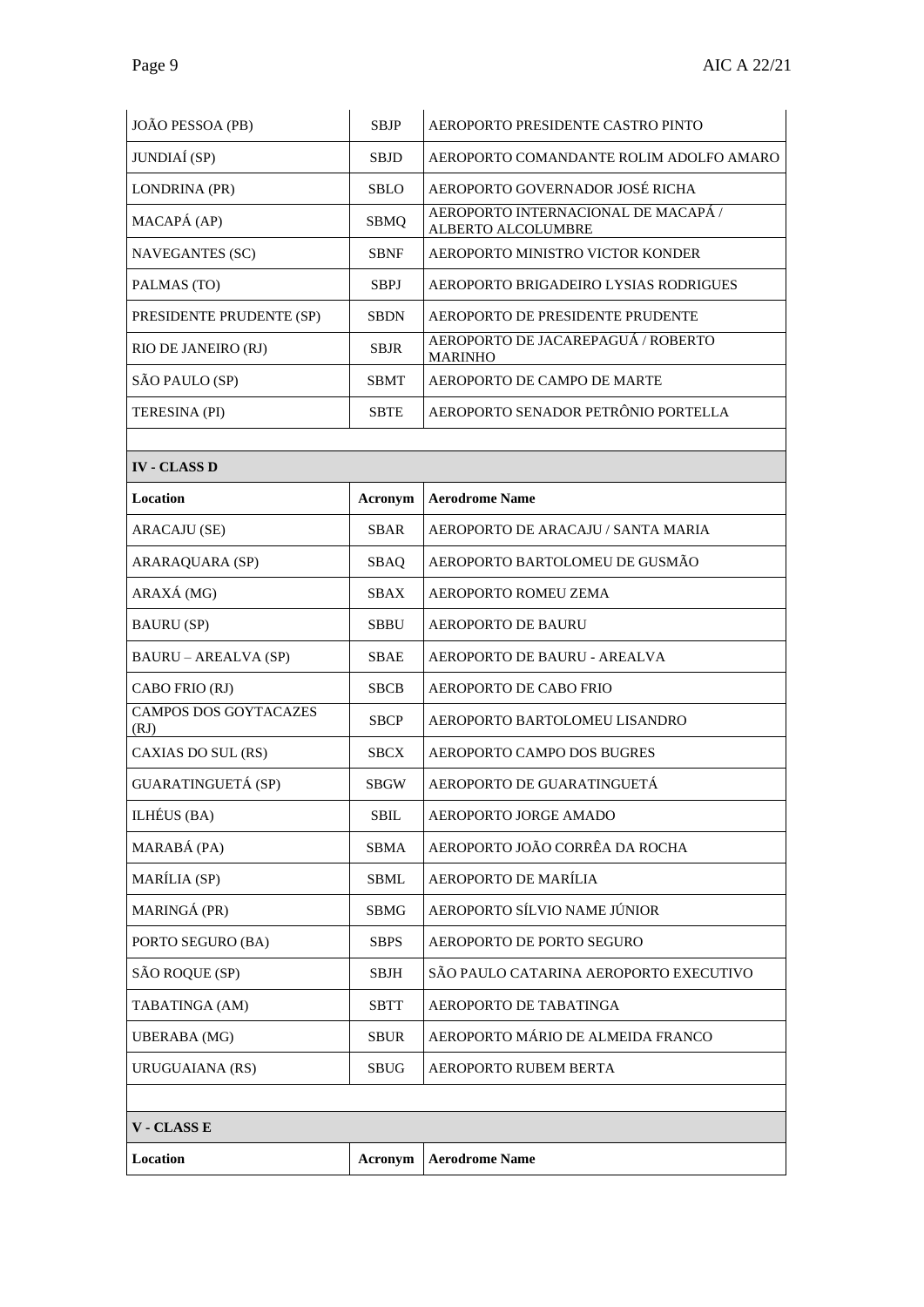| ALTA FLORESTA (MT)                  | <b>SBAT</b> | AEROPORTO PILOTO OSVALDO MARQUES DIAS                          |  |
|-------------------------------------|-------------|----------------------------------------------------------------|--|
| ALTAMIRA (PA)                       | <b>SBHT</b> | AEROPORTO DE ALTAMIRA                                          |  |
| <b>ARACATI</b> (CE)                 | <b>SBAC</b> | AEROPORTO REGIONAL DE ARACATI / DRAGÃO DO<br>MAR               |  |
| <b>ARAÇATUBA (SP)</b>               | SBAU        | AEROPORTO DE ARAÇATUBA                                         |  |
| BAGÉ (RS)                           | <b>SBBG</b> | AEROPORTO COMANDANTE GUSTAVO KRAEMER                           |  |
| <b>BARBACENA</b> (MG)               | <b>SBBQ</b> | AEROPORTO MAJ BRIG DOORGAL BORGES                              |  |
| <b>BARRA DO GARÇAS (MT)</b>         | <b>SBBW</b> | AEROPORTO DE BARRA DO GARÇAS                                   |  |
| CALDAS NOVAS (GO)                   | <b>SBCN</b> | AEROPORTO NELSON RIBEIRO GUIMARÃES                             |  |
| CAMPINA GRANDE (PB)                 | <b>SBKG</b> | AEROPORTO PRESIDENTE JOÃO SUASSUNA                             |  |
| CASCAVEL (PR)                       | <b>SBCA</b> | AEROPORTO CORONEL ADALBERTO MENDES DA<br><b>SILVA</b>          |  |
| CHAPECÓ (SC)                        | <b>SBCH</b> | AEROPORTO SERAFIM ENOSS BERTASO                                |  |
| CORUMBÁ (MS)                        | <b>SBCR</b> | AEROPORTO INTERNACIONAL DE CORUMBÁ                             |  |
| CRUZ (CE)                           | <b>SBJE</b> | AEROPORTO COMANDANTE ARISTON PESSOA /<br><b>JERICOACOARA</b>   |  |
| CRUZEIRO DO SUL (AC)                | <b>SBCZ</b> | AEROPORTO DE CRUZEIRO DO SUL                                   |  |
| DOURADOS (MS)                       | <b>SBDO</b> | AEROPORTO FRANCISCO DE MATOS PEREIRA                           |  |
| FERNANDO DE NORONHA (PE)            | <b>SBFN</b> | AEROPORTO DE FERNANDO DE NORONHA                               |  |
| GOIANÁ (MG)                         | SBZM        | AEROPORTO PRESIDENTE ITAMAR FRANCO / ZONA<br><b>DA MATA</b>    |  |
| <b>GOVERNADOR VALADARES</b><br>(MG) | <b>SBGV</b> | AEROPORTO DE GOVERNADOR VALADARES                              |  |
| GUAJARÁ-MIRIM (RO)                  | SBGM        | AEROPORTO DE GUAJARÁ-MIRIM                                     |  |
| <b>IMPERATRIZ (MA)</b>              | <b>SBIZ</b> | AEROPORTO PREFEITO RENATO MOREIRA                              |  |
| <b>ITAITUBA (PA)</b>                | <b>SBIH</b> | AEROPORTO DE ITAITUBA                                          |  |
| <b>JACAREACANGA (PA)</b>            | <b>SBEK</b> | AEROPORTO DE JACAREACANGA                                      |  |
| <b>JAGUARUNA (SC)</b>               | <b>SBJA</b> | AEROPORTO REGIONAL SUL HUMBERTO GHIZZO<br><b>BORTOLUZZI</b>    |  |
| <b>JUAZEIRO DO NORTE (CE)</b>       | <b>SBJU</b> | AEROPORTO ORLANDO BEZERRA DE MENEZES                           |  |
| LAGES (SC)                          | SBLJ        | <b>AEROPORTO DE LAGES</b>                                      |  |
| <b>MONTES CLAROS (MG)</b>           | SBMK        | AEROPORTO MÁRIO RIBEIRO                                        |  |
| MOSSORÓ (RN)                        | <b>SBMS</b> | AEROPORTO DIX-SEPT ROSADO                                      |  |
| OIAPOQUE (AP)                       | SBOI        | AEROPORTO DE OIAPOQUE                                          |  |
| ORIXIMINÁ (PA)                      | <b>SBTB</b> | AEROPORTO DE PORTO TROMBETAS                                   |  |
| PARAUAPEBAS (PA)                    | SBCJ        | AEROPORTO DE CARAJÁS                                           |  |
| PASSO FUNDO (RS)                    | SBPF        | AEROPORTO LAURO KURTZ                                          |  |
| PATO BRANCO                         | <b>SBPO</b> | AEROPORTO MUNICIPAL DE PATO BRANCO /<br><b>JUVENAL CARDOSO</b> |  |
| PELOTAS (RS)                        | <b>SBPK</b> | AEROPORTO INTERNACIONAL JOÃO SIMÕES LOPES<br><b>NETO</b>       |  |
| PETROLINA (PE)                      | SBPL        | AEROPORTO SENADOR NILO COELHO                                  |  |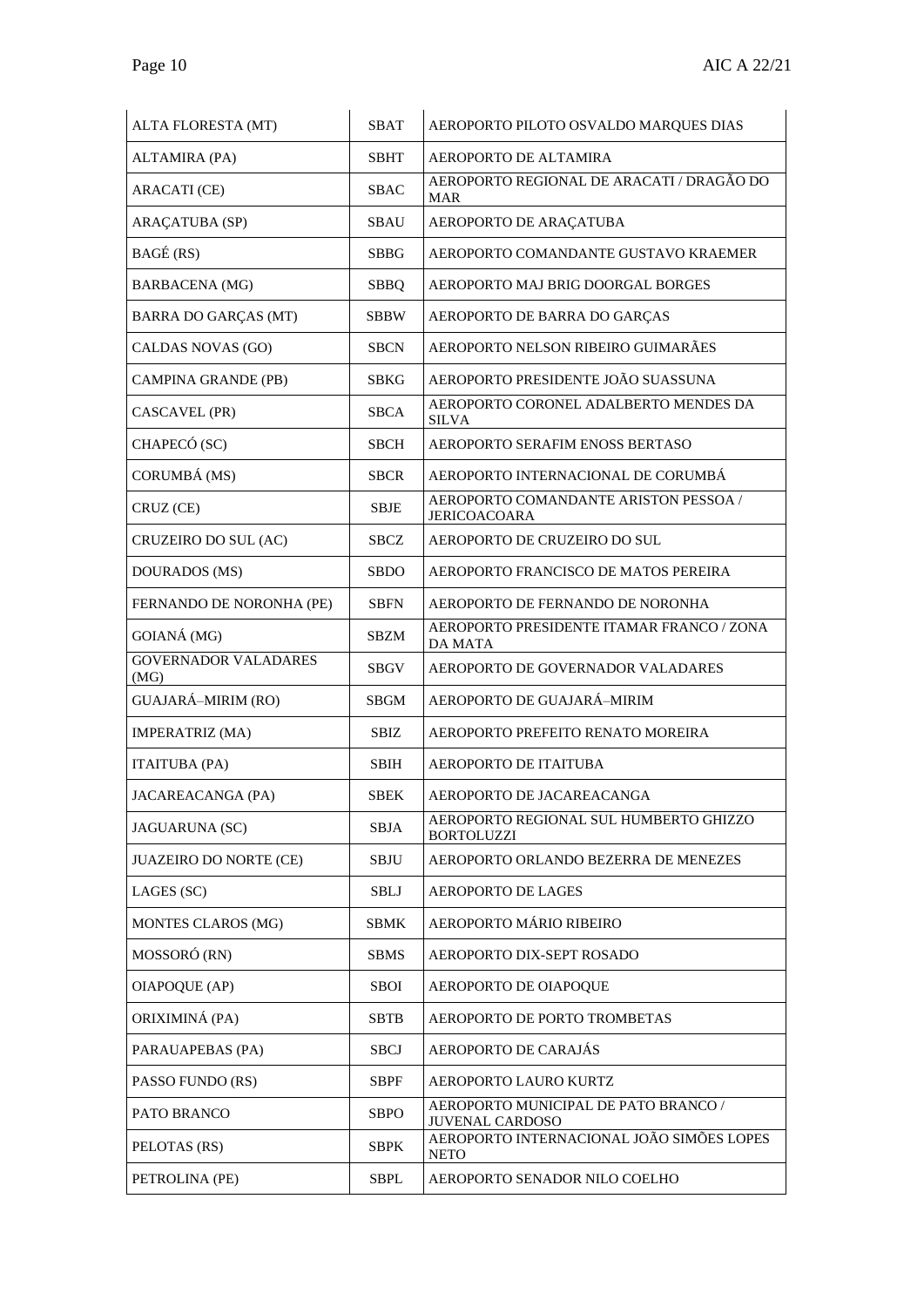| POÇOS DE CALDAS (MG)             | SBPC        | AEROPORTO EMBAIXADOR WALTER MOREIRA<br><b>SALLES</b>   |
|----------------------------------|-------------|--------------------------------------------------------|
| PONTA PORÃ (MS)                  | <b>SBPP</b> | AEROPORTO INTERNACIONAL DE PONTA PORÃ                  |
| SANTANA DO PARAÍSO (MG)          | <b>SBIP</b> | AEROPORTO DA IPATINGA / USIMINAS                       |
| SANTO ÂNGELO (RS)                | <b>SBNM</b> | AEROPORTO REGIONAL SEPÉ TIARAJU                        |
| SÃO GABRIEL DA CACHOEIRA<br>(AM) | <b>SBUA</b> | AEROPORTO DE SÃO GABRIEL DA CACHOEIRA                  |
| SÃO JOSÉ DO RIO PRETO (SP)       | <b>SBSR</b> | AEROPORTO PROFESSOR ERIBERTO MANOEL REINO              |
| SORRISO (MT)                     | <b>SBSO</b> | AEROPORTO REGIONAL ADOLINO BEDIN                       |
| TEFÉ (AM)                        | <b>SBTF</b> | <b>AEROPORTO DE TEFÉ</b>                               |
| TOLEDO (PR)                      | <b>SBTD</b> | AEROPORTO LUIZ DALCANALE FILHO                         |
| VARGINHA (MG)                    | SBVG        | AEROPORTO MAJOR BRIGADEIRO TROMPOWSKY                  |
| VILHENA (RO)                     | <b>SBVH</b> | AEROPORTO BRIGADEIRO CAMARÃO                           |
| VITÓRIA DA CONQUISTA (BA)        | <b>SBQV</b> | AEROPORTO DE VITÓRIA DA CONQUISTA                      |
|                                  |             |                                                        |
| VI - CLASS F                     |             |                                                        |
|                                  |             |                                                        |
| Location                         | Acronym     | <b>Aerodrome Name</b>                                  |
| <b>BELO HORIZONTE (MG)</b>       | <b>SBPR</b> | <b>AEROPORTO CARLOS PRATES</b>                         |
| <b>BONITO</b> (MS)               | <b>SBDB</b> | <b>AEROPORTO DE BONITO</b>                             |
| BRAGANÇA PAULISTA (SP)           | SBBP        | AEROPORTO ARTHUR SIQUEIRA                              |
| GOIÂNIA (GO)                     | SBNV        | AERÓDROMO NACIONAL DE AVIAÇÃO                          |
| JI-PARANÁ (RO)                   | <b>SBJI</b> | AEROPORTO DE JI-PARANÁ                                 |
| MARICÁ (RJ)                      | <b>SBMI</b> | AEROPORTO DE MARICÁ                                    |
| PARNAÍBA (PI)                    | <b>SBPB</b> | AEROPORTO PREFEITO DOUTOR JOÃO SILVA FILHO             |
| PAULO AFONSO (BA)                | <b>SBUF</b> | AEROPORTO DE PAULO AFONSO                              |
| PONTA GROSSA (PR)                | <b>SBPG</b> | AEROPORTO COMANDANTE ANTÔNIO AMILTON<br><b>BERALDO</b> |
| RONDONÓPOLIS (MT)                | <b>SBRD</b> | AEROPORTO MAESTRO MARINHO FRANCO                       |
| SINOP (MT)                       | <b>SBSI</b> | AEROPORTO PRESIDENTE JOÃO BATISTA<br><b>FIGUEIREDO</b> |
| SOROCABA (SP)                    | <b>SDCO</b> | AEROPORTO DE SOROCABA                                  |

**Reference: Decree nr. 264/DGCEA, dated 13 November 2020**

#### 7 VALUES OF AIR NAVIGATION CHARGES

7.1 Current values of TAN, TAT APP and TAT ADR charges were set forth by specific regulations published by the Air Force Command and are described in the following charts:

**Chart 2 – Charges for Communications and Aids to Air Navigation (TAN) Group I – Domestic Flights and International Flights**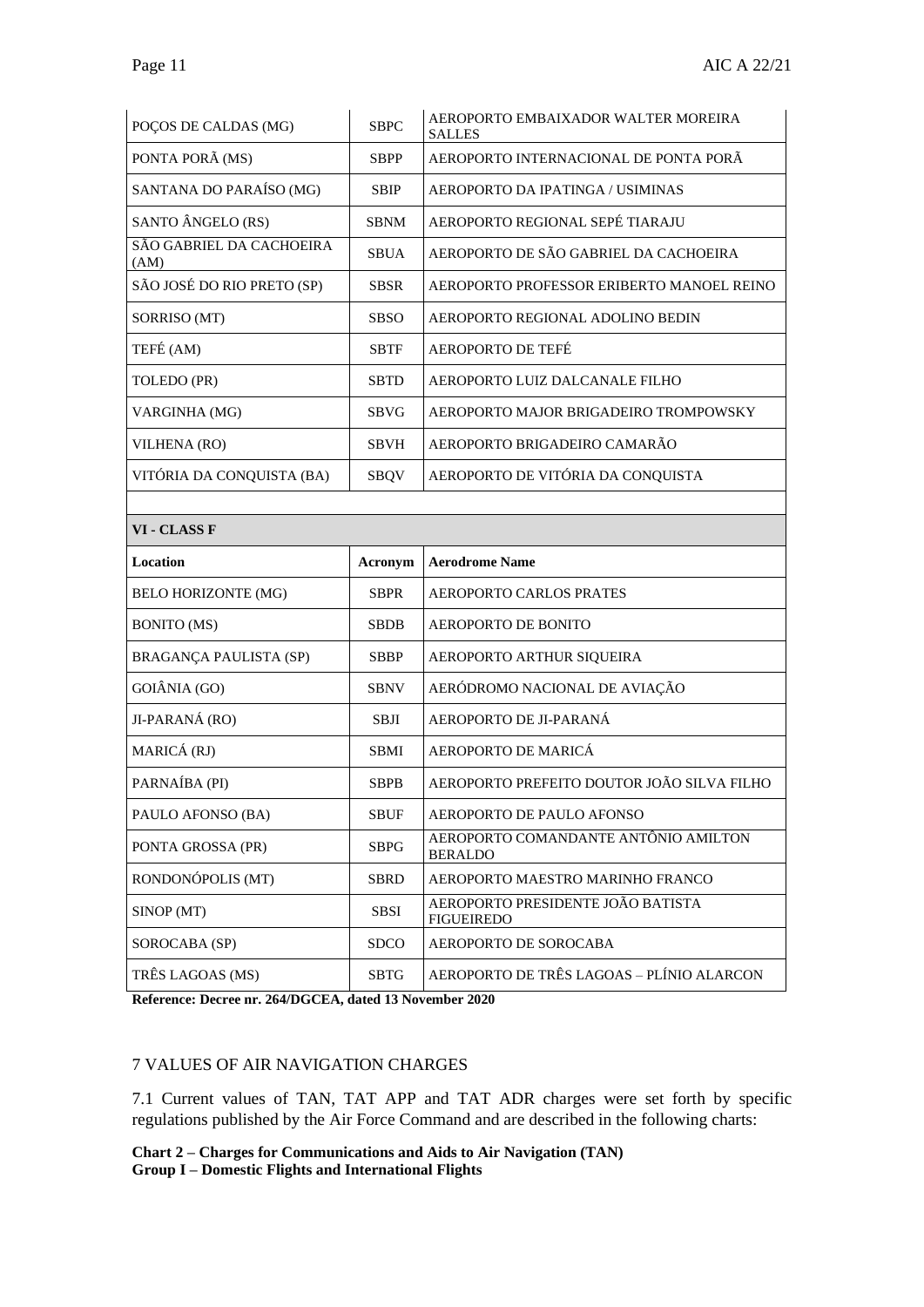| <b>Flight Information Region (FIR)</b> | Domestic Flights (in R\$) | <b>International Flights (in USD)</b> |
|----------------------------------------|---------------------------|---------------------------------------|
| Brasília:                              | 0.90                      | 0.60                                  |
| <b>FIR Curitiba</b>                    | 0.90                      | 0.60                                  |
| <b>FIR Recife</b>                      | 0.90                      | 0.60                                  |
| FIR Amazônica                          | 0.90                      | 0.60                                  |
| FIR Atlântico                          | 0.48                      | 0.13                                  |

**Reference: Decree nr. 1.599/GC3, dated 30 October 2017, and Decree nr. 1.911/GC3, dated 29 October 2019** 

**Chart 3 – Charges for the Use of Communications and Aids to Air Navigation (TAN) Group II - Domestic Flights and International Flights (Single Prices)**

| <b>PMD Range (ton.)</b> | Domestic Flights (in R\$) | <b>International Flights (in USD)</b> |
|-------------------------|---------------------------|---------------------------------------|
| Up to $1$               | 35,56                     | 25.91                                 |
| Over 1 up to 2          | 50,82                     | 37.00                                 |
| Over 2 up to $4$        | 79,44                     | 57.81                                 |
| Over 4 up to 6          | 105,22                    | 77.08                                 |
| Over 6 up to 12         | 210,70                    | 154.24                                |
| Over $12$ up to $24$    | 421,69                    | 289.28                                |
| Over $24$ up to $48$    | 843,13                    | 578.55                                |
| Over 48 up to 100       | 1.580,96                  | 1,157.21                              |
| Over $100$ up to $200$  | 3.162,07                  | 2,314.41                              |
| Over 200 up to 300      | 6.012,69                  | 4,574.50                              |
| Over 300                | 7.315,56                  | 5.031.96                              |

**Reference: Decree nr. 1.599/GC3, dated 30 October 2017, and Decree nr. 1.911/GC3, dated 29 October 2019** 

#### **Chart 4 – Charges for the Use of Communications and Radio Aids to Air Navigation at Approach Control Areas (TAT APP)**

#### **Group I – Domestic Flights and International Flights**

| <b>Aerodrome Class</b> | Domestic Flights (in R\$) | <b>International Flights (in USD)</b> |
|------------------------|---------------------------|---------------------------------------|
| Α                      | 129,46                    | 145.38                                |
|                        | 103,56                    | 116.33                                |
|                        | 72,53                     | 81.42                                 |
|                        | 50,75                     | 56.99                                 |
| Е                      | <b>NA</b>                 | <b>NA</b>                             |
|                        | NA                        | NA                                    |

**NA – Not Applicable**

**Reference: Decree nr. 1.172/GC3, dated 5 November 2020**

#### **Chart 5 – Charges for the Use of Communications and Radio Aids to Air Navigation at Aerodrome Control Areas (TAT ADR)**

**Group I – Domestic Flights and International Flights**

| <b>Aerodrome Class</b> | Domestic Flights (in R\$) | <b>International Flights (in USD)</b> |
|------------------------|---------------------------|---------------------------------------|
|                        | 517.86                    | 581.54                                |
|                        | 414.24                    | 465.34                                |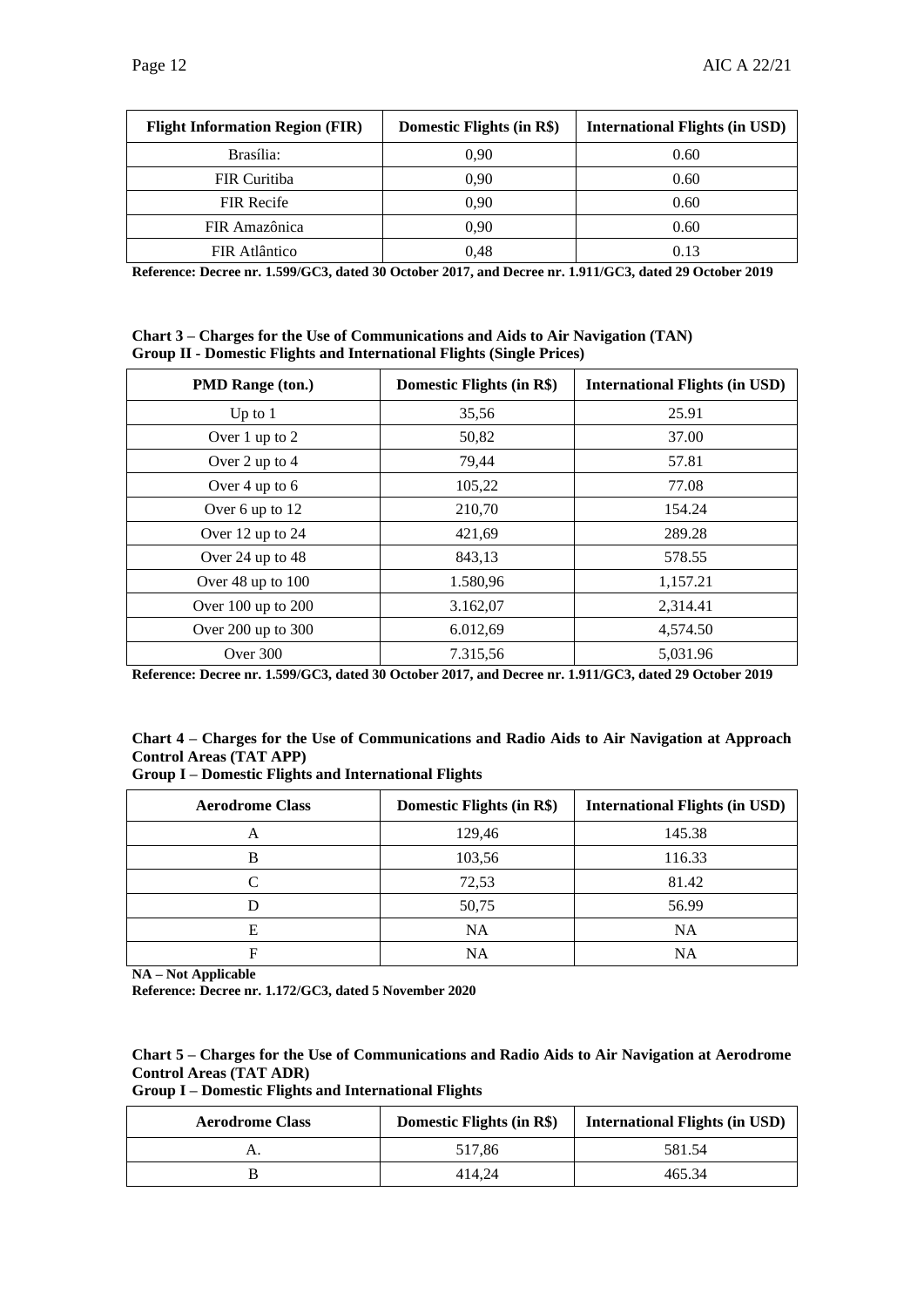| 290,10 | 325.70 |
|--------|--------|
| 203,00 | 227.98 |
| 177,64 | 199.43 |
| 71,09  | 139.58 |

**Reference: Decree nr. 1.172/GC3, dated 5 November 2020**

| Chart 6 – Charges for the Use of Communications and Radio Aids to Air Navigation at Approach |  |  |
|----------------------------------------------------------------------------------------------|--|--|
| <b>Control Areas (TAT APP)</b>                                                               |  |  |

| <b>PMD Range (ton.)</b> | Class A | <b>Class B</b> | Class C | <b>Class D</b> | Class E   | <b>Class F</b> |
|-------------------------|---------|----------------|---------|----------------|-----------|----------------|
| Over 1                  | 37,49   | 26,88          | 5,11    | 3,66           | <b>NA</b> | <b>NA</b>      |
| Over 1 up to 2          | 37,49   | 26,88          | 7,35    | 5,21           | NA.       | NA.            |
| Over 2 up to 4          | 58,49   | 40,38          | 11,69   | 7,82           | <b>NA</b> | NA.            |
| Over 4 up to 6          | 77,66   | 53,59          | 15,66   | 12,31          | NA        | <b>NA</b>      |
| Over 6 up to 12         | 103.56  | 80,52          | 52,37   | 31,19          | NA        | <b>NA</b>      |
| Over 12 up to 24        | 129,49  | 107,48         | 78,51   | 62,33          | <b>NA</b> | <b>NA</b>      |
| Over 24 up to $48$      | 155,34  | 134,34         | 95,98   | 93,58          | <b>NA</b> | <b>NA</b>      |
| Over 48 up to 100       | 207,12  | 161,20         | 124,82  | 121,11         | NA        | <b>NA</b>      |
| Over 100 up to 200      | 258,91  | 214,91         | 157,17  | 156,01         | <b>NA</b> | <b>NA</b>      |
| Over 200 up to 300      | 323,63  | 272,50         | 204.39  | 201,27         | NA.       | <b>NA</b>      |
| Over $300$              | 497.09  | 404.60         | 313.65  | 304.54         | <b>NA</b> | <b>NA</b>      |

**Group II – Domestic Flight (Single Prices in R\$)**

**NA – Not Applicable**

**Reference: Decree nr. 1.172/GC3, dated 5 November 2020**

|        |                                |                                         |  | Chart 7 – Charges for the Use of Communications and Radio Aids to Air Navigation at Aerodrome |  |
|--------|--------------------------------|-----------------------------------------|--|-----------------------------------------------------------------------------------------------|--|
|        | <b>Control Areas (TAT ADR)</b> |                                         |  |                                                                                               |  |
| $\sim$ |                                | $\cdots$ . The second contract $\cdots$ |  |                                                                                               |  |

| <b>PMD Range (ton.)</b> | Class A  | Class B  | Class C  | <b>Class D</b> | Class E | <b>Class F</b> |
|-------------------------|----------|----------|----------|----------------|---------|----------------|
| Over 1                  | 149,95   | 107,54   | 20,43    | 14,66          | 12,64   | 4,90           |
| Over 1 up to 2          | 149,95   | 107,54   | 29,42    | 20,85          | 18,32   | 7,22           |
| Over 2 up to $4$        | 233,96   | 161,51   | 46,76    | 31,28          | 27,49   | 11,09          |
| Over 4 up to 6          | 310,63   | 214,35   | 62,66    | 49,23          | 43,48   | 17,68          |
| Over 6 up to 12         | 414,24   | 322,10   | 209,50   | 124,78         | 110,17  | 44,00          |
| Over $12$ up to $24$    | 517,97   | 429,94   | 314,04   | 249,34         | 220,85  | 88,37          |
| Over 24 up to 48        | 621,38   | 537,37   | 383,90   | 374,32         | 290,10  | 132,10         |
| Over 48 up to 100       | 828,49   | 644.80   | 499,28   | 484,42         | 381,48  | 176,47         |
| Over 100 up to 200      | 1.035,62 | 859,66   | 628,69   | 624,06         | 483,65  | 220,47         |
| Over 200 up to 300      | 1.294,54 | 1.090,00 | 817,55   | 805,07         | 623,93  | 275,94         |
| Over 300                | 1.988,36 | 1.618,38 | 1.254,62 | 1.218,17       | 959,31  | 444,28         |

**Group II – Domestic Flight (Single Prices in R\$)**

**Reference: Decree nr. 1.172/GC3, dated 5 November 2020**

**Chart 8 – Charges for the Use of Communications and Radio Aids to Air Navigation at Approach Control Areas (TAT APP)**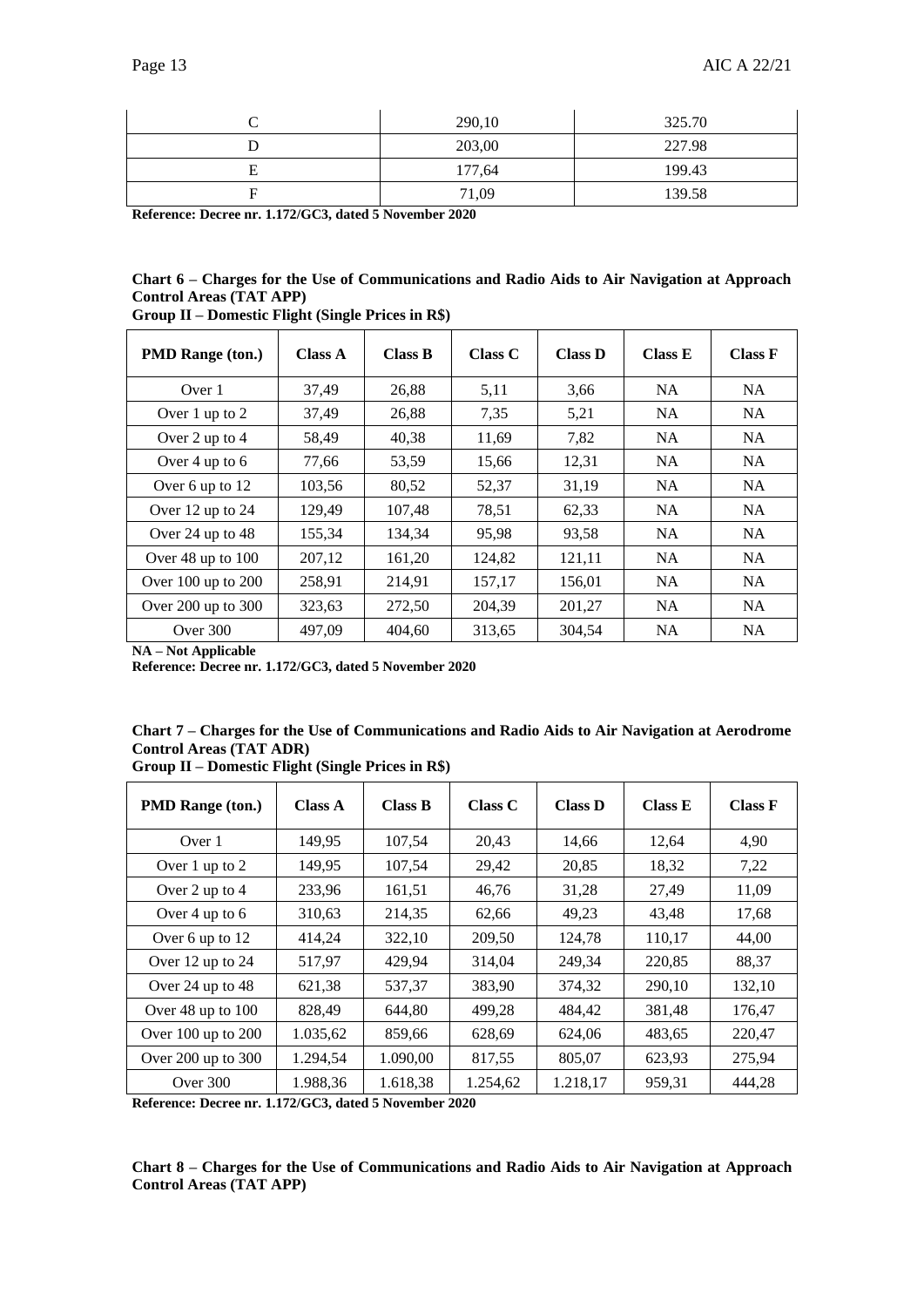| <b>PMD Range (ton.)</b> | Class A | Class B | Class C | <b>Class D</b> | Class E   | <b>Class F</b> |
|-------------------------|---------|---------|---------|----------------|-----------|----------------|
| Over 1                  | 40.35   | 27.92   | 5.45    | 3.23           | <b>NA</b> | NA.            |
| Over 1 up to 2          | 40.35   | 27.92   | 7.79    | 4.59           | NA.       | NA.            |
| Over 2 up to 4          | 62.88   | 41.93   | 12.36   | 6.94           | <b>NA</b> | <b>NA</b>      |
| Over 4 up to 6          | 83.57   | 55.60   | 16.54   | 10.99          | <b>NA</b> | NA.            |
| Over 6 up to 12         | 111.43  | 83.57   | 55.68   | 27.81          | NA.       | NA.            |
| Over 12 up to 24        | 139.32  | 111.43  | 83.57   | 55.68          | <b>NA</b> | <b>NA</b>      |
| Over $24$ up to $48$    | 167.18  | 139.32  | 111.43  | 83.57          | <b>NA</b> | <b>NA</b>      |
| Over $48$ up to $100$   | 222.86  | 167.18  | 139.32  | 111.43         | NA.       | <b>NA</b>      |
| Over 100 up to 200      | 278.67  | 222.86  | 167.18  | 139.32         | <b>NA</b> | <b>NA</b>      |
| Over 200 up to 300      | 367.83  | 294.22  | 220.67  | 183.88         | <b>NA</b> | <b>NA</b>      |
| Over $300$              | 485.56  | 388.39  | 291.31  | 242.73         | NA.       | <b>NA</b>      |

**Group II – International Flights (Single Prices in USD)**

**NA – Not Applicable**

**Reference: Decree nr. 1.172/GC3, dated 5 November 2020**

|                                | Chart 9 – Charges for the Use of Communications and Radio Aids to Air Navigation at Aerodrome |  |
|--------------------------------|-----------------------------------------------------------------------------------------------|--|
| <b>Control Areas (TAT ADR)</b> |                                                                                               |  |

| <b>PMD Range (ton.)</b> | <b>Class A</b> | <b>Class B</b> | Class C  | <b>Class D</b> | Class E | <b>Class F</b> |
|-------------------------|----------------|----------------|----------|----------------|---------|----------------|
| Over 1                  | 161.41         | 111.66         | 21.78    | 12.90          | 12.78   | 10.20          |
| Over 1 up to 2          | 161.41         | 111.66         | 31.16    | 18.37          | 18.20   | 14.59          |
| Over 2 up to 4          | 251.50         | 167.71         | 49.44    | 27.77          | 27.61   | 22.07          |
| Over 4 up to 6          | 334.27         | 222.40         | 66.16    | 43.96          | 43.86   | 35.09          |
| Over 6 up to 12         | 445.73         | 334.27         | 222.70   | 111.26         | 111.34  | 88.89          |
| Over 12 up to 24        | 557.28         | 445.73         | 334.27   | 222.70         | 222.65  | 178.16         |
| Over 24 up to 48        | 668.74         | 557.28         | 445.73   | 334.27         | 334.25  | 267.43         |
| Over 48 up to 100       | 891.44         | 668.74         | 557.28   | 445.73         | 413.99  | 356.44         |
| Over $100$ up to $200$  | 1,114.67       | 891.44         | 668.74   | 557.28         | 487.95  | 445.70         |
| Over $200$ up to $300$  | 1,471.33       | 1.176.90       | 882.68   | 735.53         | 644.28  | 588.24         |
| Over 300                | 1.942.22       | 1,553.57       | 1.165.24 | 970.91         | 849.96  | 776.46         |

**Group II – International Flights (Single Prices in USD)**

**Reference: Decree nr. 1.172/GC3, dated 5 November 2020**

#### 8 EXEMPTIONS

8.1 Exemptions from TAN, TAT APP and TAT ADR charges shall be granted to aircraft in the following situations:

a) Brazilian military and public aircraft under the Direct Administration of Federal Government, States, Federal District and Municipalities;

b) Brazilian private aircraft under the Indirect Administration of Federal Government, States, Federal District and Municipalities;